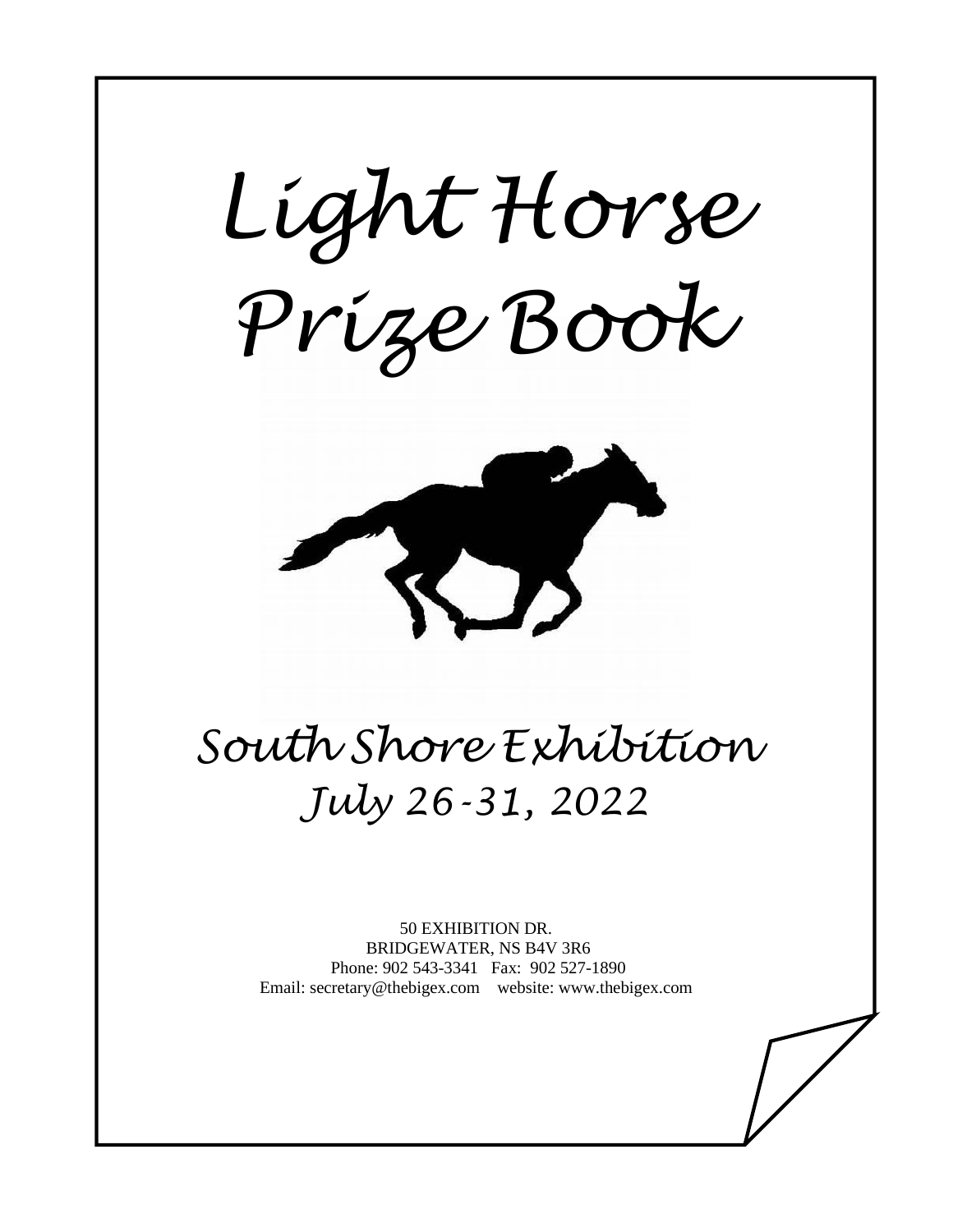# **2022 EXECUTIVE & BOARD OF DIRECTORS**

**President** - Tommy Mailman **1 st Vice President** – Robert Wentzell **2 nd Vice President** – Greg Rodenizer **Treasurer** – Tammy Rowter **Secretary** – Melissa Demone

Herbie Eagle, Emilie Hayward, Nick Hirtle, Cyril McInnis, Neil Veinotte, Cindy Wamboldt

**Manager –** Tammy Rowter **Office Administrator** – Julie Johnson **Grounds Maintenance**– Wayne Rines Kirk Mulock

# **REGULAR OFFICE HOURS**

**PRE-EXHIBITION WEEK -** Monday to Saturday, 8:30 a.m. to 4:30 p.m.**,** Sunday, July 24, 8:00 a.m. to 6:00 p.m., Monday, July 25, 8:00 a.m. to 9:00 p.m.

**EXHIBITION WEEK** – Tuesday, July 26 to Saturday, July 30 - 8:00 a.m. to 9:00 p.m.

Sunday, July 31 - 8:00 a.m. to 6:00 p.m.

# **GROUNDS & BUILDING HOURS**

# **Main Ticket Entrance and Grounds are open daily**

Tuesday to Saturday  $-8:00$  a.m. to 11:00 p.m., Sunday from  $8:00$  a.m. to  $5:00$  p.m. **Livestock Buildings** are open daily 8:00 a.m. to 11:00 p.m. – Sunday, closing at 5:00 p.m. **Poultry Barn** and **Kids Petting Barn -** Tuesday to Saturday 12:00 noon to 10:00 p.m.., Sunday 11:00 a.m. to

5:00 p.m.

**Main Building -**Tuesday to Saturday 12:00 noon to 11:00 p.m., Sunday 12:00 noon to 5:00 p.m. **Midway** - Tuesday 6:00 p.m. to 10:00 p.m., Wednesday – Friday 1:00 p.m. – 11:00 p.m.

Saturday 12 noon – 12 midnight & Sunday 12 noon to 5:00 p.m.

# **ARTS AND CRAFTS HOURS**

Tuesday, 2:00 p.m. to 11:00 p.m., Wednesday to Saturday 12 noon to 11:00 p.m. Sunday 12 noon to 3:00 p.m. (4:00 p.m. to5:00 p.m. pick-up)

| 2022 – ADMISSIONS (HST included)                         |                     |                          |                                |
|----------------------------------------------------------|---------------------|--------------------------|--------------------------------|
| <b>CHILDREN 7 &amp; UNDER FREE EVERYDAY</b>              |                     |                          |                                |
| <b>GOVERNMENT ISSUED I.D. WILL BE REQUIRED</b>           |                     |                          |                                |
|                                                          | <b>CHILD (8-12)</b> | ADULT (13 $\&$           | <b>SENIORS (60 &amp; OVER)</b> |
|                                                          |                     | $\mathbf{u}(\mathbf{p})$ |                                |
| <b>TUESDAY</b>                                           | \$5.00              | \$5.00                   | \$5.00                         |
| <b>WEDNESDAY</b>                                         | free                | \$8.00                   | \$7.00                         |
| <b>THURSDAY</b>                                          | \$7.00              | \$8.00                   | \$7.00                         |
| <b>FRIDAY</b>                                            | \$7.00              | \$10.00                  | \$9.00                         |
| <b>SATURDAY</b>                                          | \$7.00              | \$15.00                  | \$13.00                        |
| <b>SUNDAY</b>                                            | free                | \$5.00                   | \$5.00                         |
| YOUR BEST VALUE                                          | \$30.00             | \$40.00                  | \$35.00                        |
| <b>WEEKLY BRACELET</b>                                   |                     |                          |                                |
| KID'S DAY - WEDNESDAY, JULY 27 - ALL CHILDREN 12 & UNDER |                     |                          |                                |
| FREE ADMISSION WHEN ACCOMPANIED BY AN ADULT              |                     |                          |                                |
| <b>WEEKLY PUNCH PASS - \$50.00</b>                       |                     |                          |                                |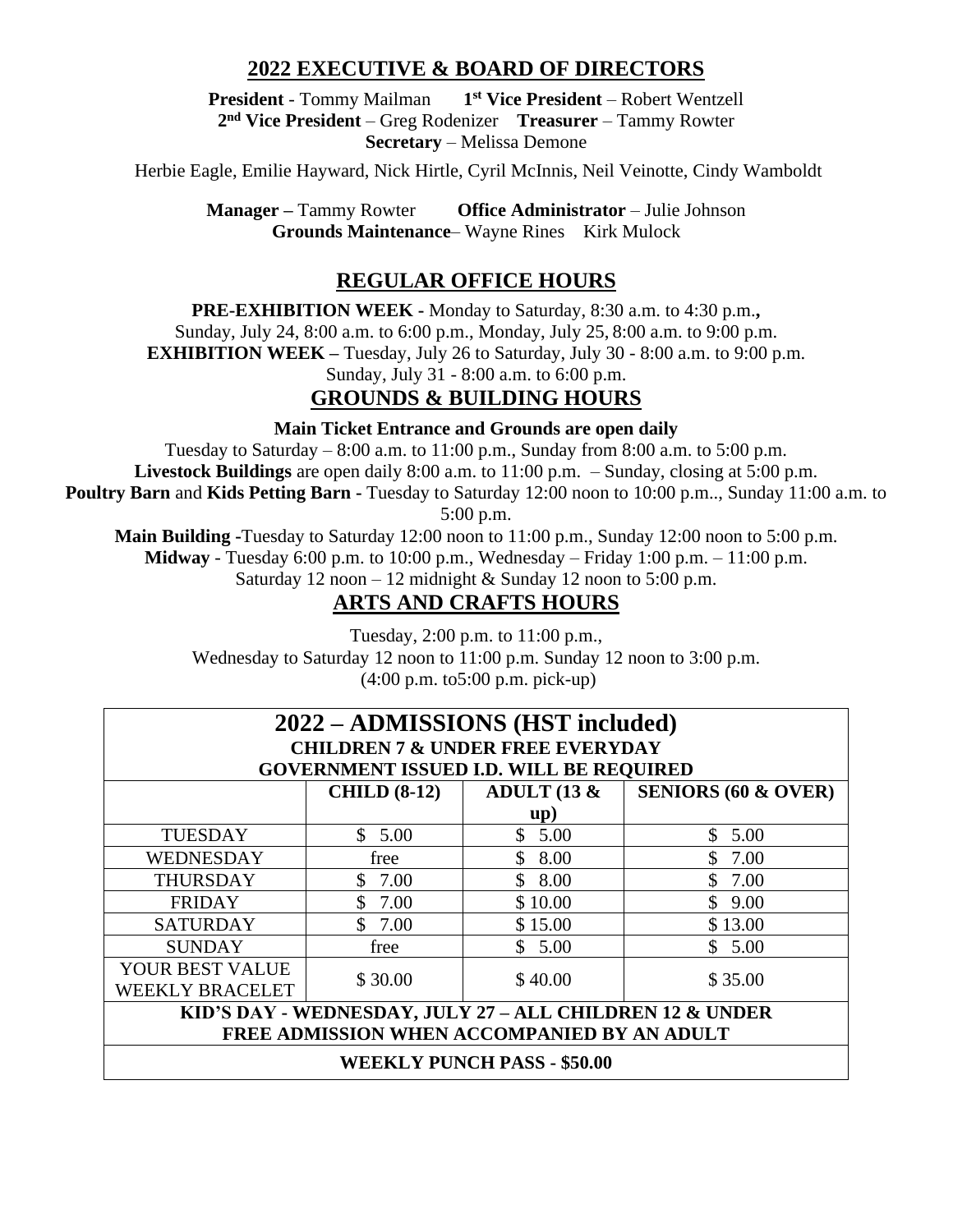# **SOUTH SHORE EXHIBITION 2022 GENERAL RULES & REGULATIONS & OTHER IMPORTANT INFORMATION**

**(FOR ALL LIVESTOCK)**

HST #123630832 (All prices include HST if applicable) Entry Fees are paid out in Prize Money, so they are HST Exempt.

# **Entry Fees for Oxen, Pulling Horse & Show Horse is \$12.50 per head or \$25.00 per pair Light Horse Fees remain unchanged.**

• **ENTRY REQUIREMENTS -** All persons wishing to exhibit at the South Shore Exhibition must submit to the office no later than 4:00 p.m., FRIDAY, JUNE 24, 2022, an entry form properly completed. All entry forms must be accompanied by the required entry fees, or the entry will not be accepted. Post-dated cheques will not be accepted.

> The \$25.00 per team entry fee is non-refundable. Late entries will be accepted only at the discretion of the Director in charge.

- **WEIGH-IN** Livestock will be weighed on Digital Read-Out Scales, with the weights visible to exhibitors and the general public. All livestock must be on the grounds and weighed by Monday at 6:00 p.m., July25th except for Pulling Horses & Oxen, which must be on the grounds and weighed in before Sunday, July 24<sup>th</sup> at 6 p.m., for safety reasons, weigh-in will be broken down as follows: Pulling Horses will be weighed from 12 noon to 2:00 p.m. Oxen will be weighed in from 2:00 p.m. to 4:00 p.m. There is no check weight for Oxen; Pulling Horses will be allowed only one check weight; the second weight must be taken. All teams or animals are to be weighed, without harness and to be held by teamster freely (no lifting of heads).
- **EXHIBITOR PARKING** -**\$15.00 (HST included)** Please be advised that no stock trailers or any other type of trailer will be permitted in the exhibitor parking area. Only ton trucks, % ton trucks, cars and vans will be permitted. All trailers must be taken down to the lower parking lot after unloading. Drivers of vehicles with an exhibitor parking tag, and all passengers, must be wearing a wrist band to enter the grounds. Exhibitors are to use the back entrance when travelling to the Exhibitor Parking area.
- **RESERVED PARKING**: The cost is \$25.00 for the week; vehicles must have their Vehicle Pass ticket always displayed on their windshield.
- **PLEASE NOTE** that vehicles illegally parked on the grounds will be towed away at the owner's expense and without any prior notification. Vehicles parked in the exhibitors parking are at the owner's risk. The exhibition will not be responsible for loss or damage. Nothing is to be parked between barns, or in entrance or exit ways. For safety reasons, all vehicles using the exhibitor parking area will be entering and exiting the parking lot via the back entrance.

#### **ABSOLUTELY NO EXHIBITORS VEHICLES WILL BE PERMITTED TO ENTER THROUGH THE MAIN GATE AFTER 12 NOON DAILY.**

The Exhibition Management has been experiencing difficulty with traffic on the grounds, and it is a great annoyance and safety concerns to our patrons. Vehicles must be driven in a safe & prudent manner and never should proceed on the roadway between the Main Building and the Midway. Speed limit is 10 km per hr. All vehicles, except for emergency, should be off the grounds by 12:00 noon. All vehicles must have clearly displayed a NUMBERED VEHICLE TAG.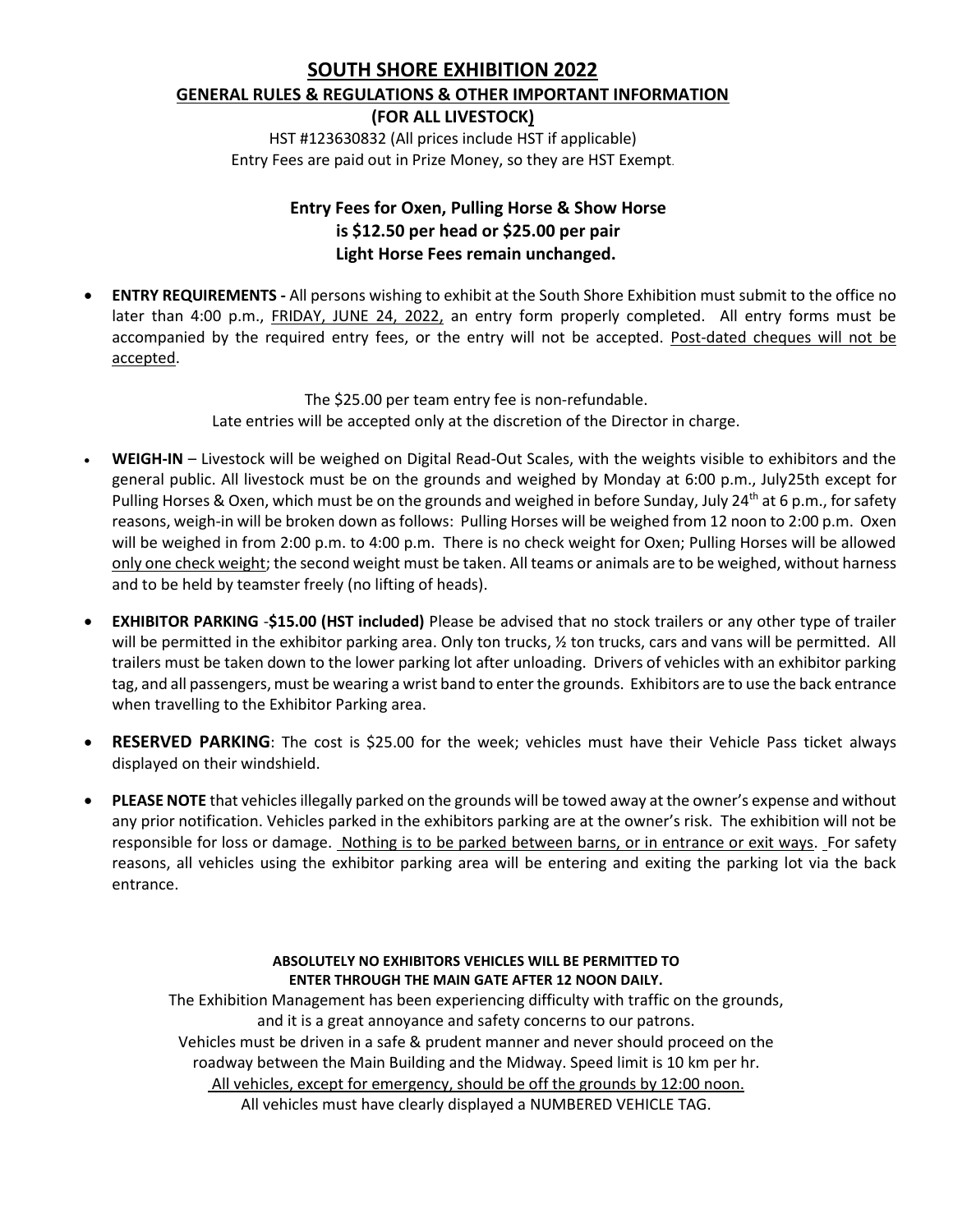#### • **LIVESTOCK DEPARTURE TIME FOR 2022-**

#### **ALL Exhibitors are required to remain on the grounds until 5pm, Sunday, July 31, 2022.**

All Exhibitors are to load their animals **behind** the barns and will exit via the Rear Gate. Your full cooperation in implementing this process would be greatly appreciated. Failure to follow this policy may result in forfeiture of all and any prize money, and Exhibitors may be suspended from participating in future exhibitions. Any and all articles left in the buildings or on the grounds after the close of the Exhibition Sunday, July 31,2022 at 5pm, shall be entirely at the owner's risk.

**All manure must be removed from the barns and placed in the manure pit prior to your departure at the conclusion of the Exhibition.** Your full co-operation is required.

**SPECIAL CONSIDERATION** will be given to **Pulling Horses** that are registered in a sanctioned Exhibition pull immediately following the SSEX. These teams will be permitted to exit the Grounds between 12:00 noon and 8:00 am, Sunday July 31, 2022, via the back of the barn and the Rear Gate.

- **SAFETY REGULATIONS** –A safety rope which must be greater than ½" must be placed behind all horses tied tightly on all straight stalls. All pulling horses are to be led to the pulling ring individually and hitched to the appropriate gear only once they are inside. After a competition, all horses must be separated and lead individually back to the barn. All scooting is to be done inside the Plaza A and B rings at designated times. Absolutely NO scooting is permitted in any location on the grounds. Ring gates must be closed.
- **INSURANCE REQUIREMENTS** All Livestock Exhibitors are required to carry a minimum of \$1,000,000 of Liability Insurance. Your insurance card or photocopy of your policy is required at weigh-in or are to be included with your entry forms.
- **EAR TAG REQUIREMENTS** The Canadian Food Inspection Agency requires that all cattle/oxen, pigs, sheep and goats must be tagged before they leave their farm of origin. The Exhibition has been instructed to and will refuse entry of any untagged animal.

DUE TO FIRE REGULATIONS AND SAFETY OF THE ANIMALS AND THE PUBLIC, ABSOLUTELY NO SMOKING WITHIN 15 METRES OF ANY BUILDING IS PERMITTED! VIOLATORS MAY BE REMOVED FROM THE EXHIBITION PROPERTY!!

- •
- **EXHIBITORS CAUSING A DISTURBANCE**  BY ORDER OF THE BOARD OF DIRECTORS: any exhibitor found to be causing a disturbance, acting inappropriately, or acting in a manner unbecoming to an exhibitor will be disqualified and asked to leave the Exhibition property immediately. This action will result in forfeiting any prize money owed, and such exhibitor may be barred from further participation for a period of 3 years.
- **GROUNDS OPEN** -The exhibition grounds will be open on Saturday, three days before the start of the exhibition, for the reception of Livestock & Travel Trailers
- **PRIZE MONEY** may be reduced up to 50% at the discretion of the Directors in the event of reduced income due to bad weather or other reasons.
- **CROSSOVER** Pulling Horses and Show Horses are permitted to crossover providing they have the proper equipment and clothing. There will be no waiting for crossover entries in either pulls or show classes. For more information regarding proper clothing and equipment for pullers to participate in Show Classes, please contact the Show Horse Director. Problems arising will be dealt with as they occur. The safety of all participants will be the number one priority of the Directors in charge and the Show Judge. Their decisions will be final.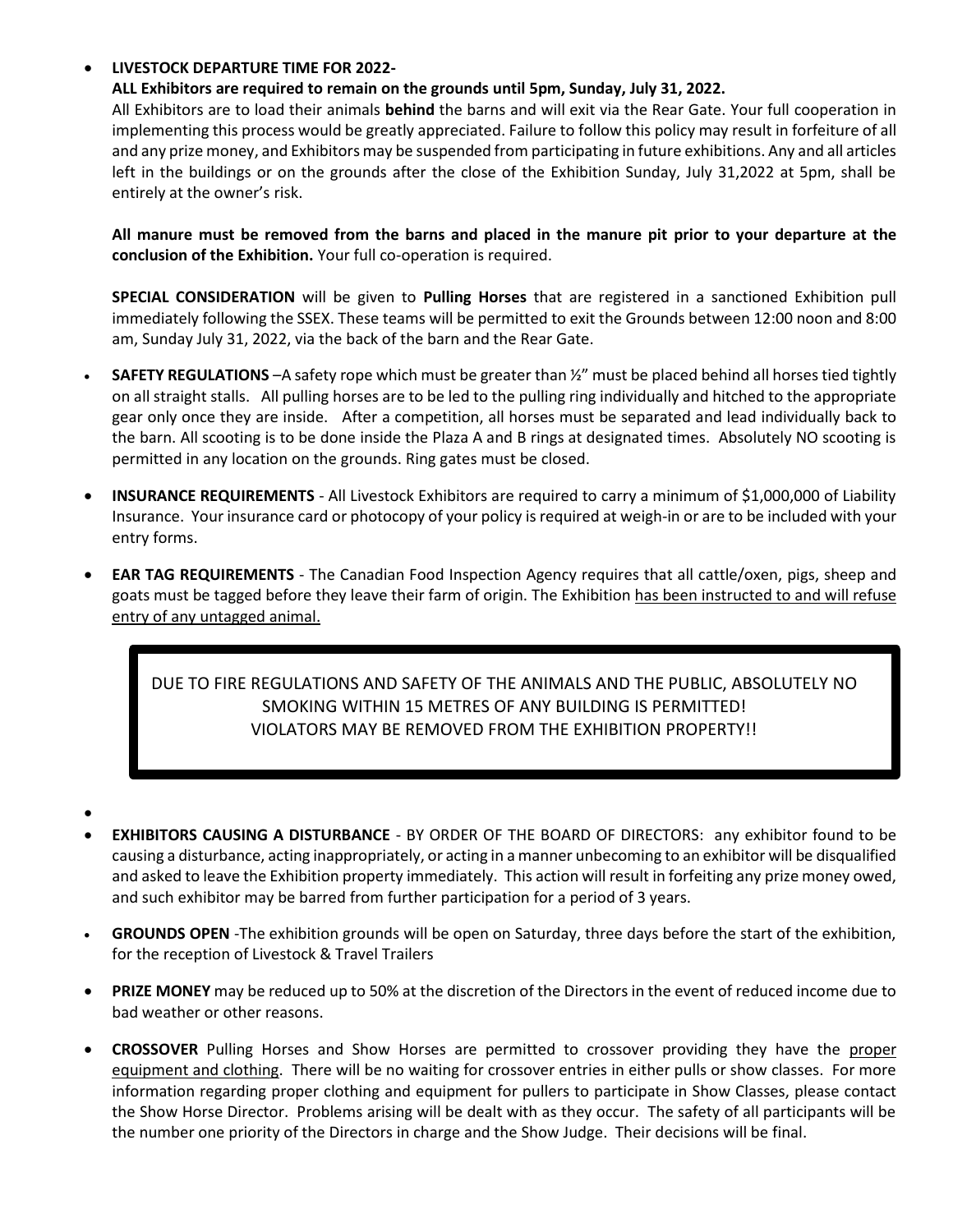• **HAY -** It is our intention to again offer top quality hay for sale. This hay will be available at market prices, please see your Director for the purchase of hay. The hay shed is located between the Scale House and the Show Horse Barn.

**TRAILER PARK** facilities are available to Livestock Exhibitors on a first come basis at \$120.00 plus tax (\$138.00) for trailers and \$80.00 plus tax (\$92.00) for tents for the week, which includes space for one vehicle and should be payable in advance with your entry form. You trailer space, please advise the length of the trailer. Livestock Exhibitors in the Trailer Park will be issued ONE Trailer Vehicle Pass per trailer space, regardless of how many trailer spots you have. Vehicle passes must be attached to windshield of vehicle. Livestock exhibitor's trailers are to arrive on the grounds no earlier than the Friday before exhibition. If arrival is necessary before Friday an extra charge of \$10 per day will be charged if the unit is plugged in. Please contact the Exhibition Office to make arrangements for early admission. Dumping of waste will be available during the week on allocated days and arrangements for dumping can be made at the Office. Dogs are allowed in trailer park under control of the owner and must be always on a leash. If there are any problems, the owners will be required to remove the dog immediately. Livestock is not permitted in trailer park. Exhibitors will have first access to Trailer Park spots, if there are any spots available, then non-exhibitors will be able to park their trailers for the week.

Entrance from the Trailer Park, to the Exhibition grounds will be at the Pedestrian Gate at the South end of the 4-H Barn. The main Gate is now a "Vehicle Only" entrance and exhibitors are requested to use the ticket entrances during open hours.

- **LIVESTOCK EXHIBITOR PASSES -** Oxen, Light Horse, Pulling & Show Horse, and Display Herd Exhibitors will receive a free "Exhibitor Appreciation Bracelet". Only 1 bracelet will be given to each Exhibitor, regardless of how many entries he/she may have. These are bracelets only and must be worn by the Exhibitor. The sole purpose of this bracelet is to provide the livestock exhibitor free admission for him/herself. These bracelets are not transferable to anyone else. No substitution for day passes, or weekly punch passes, will be permitted. Horse and Oxen exhibitors can still purchase one weekly Exhibitor bracelet pass per head of livestock @ \$18.00 each. Display Herd Exhibitors will receive one free exhibitor bracelet per herd and can purchase one weekly Exhibitor bracelet for every three head of cattle exhibited. Poultry Exhibitors are excluded; no passes are available as care is provided by the Exhibition. If for any reason an Exhibitor already qualified for free admission (i.e., 4-H) no free bracelet will be issued.
- **ILLEGAL USE OF WRIST BANDS**. Wrist Bands will be examined at the gates and any alterations in any manner will mean the confiscation of the Wrist Band. If an Exhibitor is involved, then the matter will be brought to the attention of the Exhibition Board of Directors and Management for additional review and possible further penalties.
- **DRUG MEDICATIONS - RANDOM DRUG TESTING** Random drug testing may be done at the South Shore Exhibition on any or all livestock. When becoming an exhibitor and participating in the South Shore Exhibition you automatically agree to allowing your animal to be tested, if required. Drug tests are performed by a licensed veterinarian and proper protocols will be followed. When the veterinarian performs the test, there will be an Exhibition Director present to assure proper Exhibition policies are followed and the Director will have a copy of the protocol for the Exhibitors viewing at that time. The veterinarian will be allowed a maximum of 3 attempts to draw blood from the animal being tested after which, the test will be deemed incomplete. The Exhibitor must be present during the testing procedure. Drug testing may be carried out randomly on any horse or oxen participating in any organized competition. The Exhibitor of an animal being tested will have their prize money held until the blood test results are returned to The South Shore Exhibition Office. The blood samples will be sent in directly after the last test is complete, the results should be received within 2 to 3 weeks. A blood sample found to contain a banned substance will result in the owner and/or exhibitor being barred from any future participation at the South Shore Exhibition for no less than five (5) years and their prize money forfeited.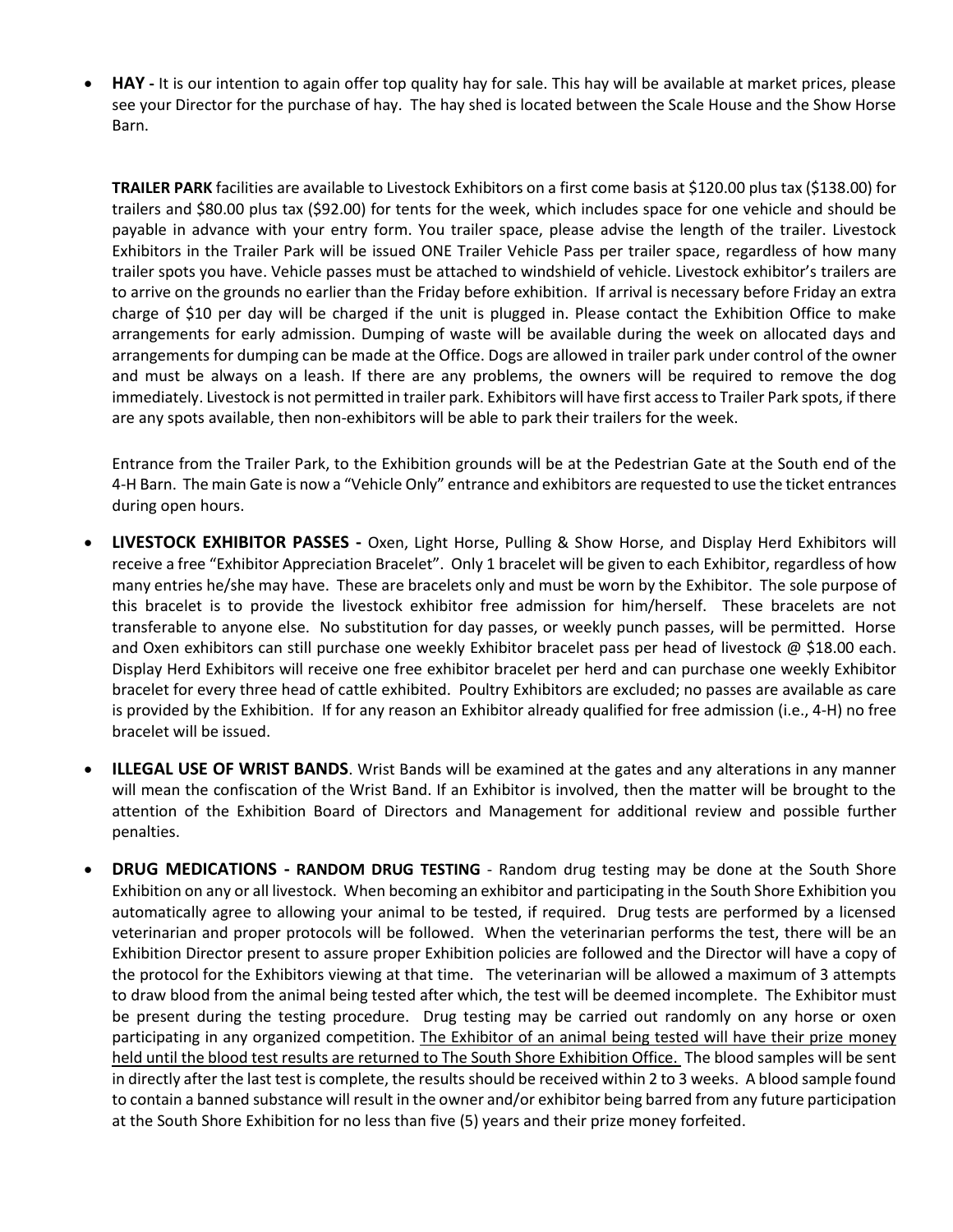## • **Caffeine and Lasix's continue to be included to the list of banned substances**

No animal shall be shown in any Class at the South Shore Exhibition if it has been administered in any manner any forbidden substance, such as a stimulant, depressant tranquillizer or local anaesthetic which might affect the performance of an animal (stimulants and depressants are defined as medications which stimulate or depress the circulatory, respiratory, or central nervous systems). Also, prohibited are any drugs, regardless of how harmless or innocuous they might be, which by their very nature might make or screen the presence of the prohibited drugs, or prevent or delay testing procedures. Full use of modern therapeutic measures for the improvement and protection of the health of the animal including phenylbutazone is permitted, unless the drug given also may stimulate or depress the circulatory, respiratory, or central nervous system. Vet Certificate is required for all prescribed medications.

Exhibitors are cautioned against the use of medicinal preparations and tonics of any kind, the ingredients and quantitative analysis of which are not specifically known, as many of them contain forbidden substance. Any owner who administers, instructs, aids, conspires with another to administer, or employs anyone who administers or attempts to administer a forbidden substance to an animal after arrival at the South Shore Exhibition shall be subject to the penalties provided below.

OWNER PENALTIES: Any Owner and/or Exhibitor who knowingly or not competes using an animal testing positive for these drugs or any other performance enhancing drug will be immediately barred from any further participation at the Exhibition for a period of five (5) years and will have their prize money forfeited. Any Exhibitor caught selling these drugs or providing them free of charge, will also be barred as listed above. Random drug testing may be authorized by Management to anyone believed to have administered illegal drugs during Exhibition Week.

- Where, in the opinion of the Management, a low enrolment of exhibits is entered in any one Class or Section, then that Class or Section may be cancelled. If the exhibits are of low quality, then prizes may not be awarded or may be reduced in value.
- Exhibitors of animals, machinery in motion, and other exhibits liable to occasional accidents, injury or damage to persons coming in contact with them shall guard their exhibits and protect the public from coming in contact therewith, and every such Exhibitor does hereby indemnify the South Shore Exhibition from and against any and all claims, demands, costs, charges and expenses which it may incur, suffer, or be put to by reason of any accident, or of any persons being injured or suffering damage through or by reason of any such exhibit not being properly guarded or the public not being properly protected from them. The Exhibition is not responsible for any accidents incurred by livestock and Exhibitors while using the Exhibition facilities. Livestock exhibitors are reminded that liability insurance is available from your insurance company. It is **mandatory** to carry such insurance. Any accident involving an Exhibitor or exhibit must be reported no later than 4 hours after accident to Administration of the exhibition, and/or Office.
- The South Shore Exhibition, its employees, agents or servants, shall not be liable for any loss to an Exhibitor, his or her employees, agents or servants, which may be occasioned by fire, accident, condition of structure or the negligence of other Exhibitors or Officials or otherwise whosoever.
- All livestock on the grounds must be competitively entered in its appropriate class, except for special events approved by the Board of Directors. Any un-entered livestock will be prohibited from the grounds.
- The Commission has the power to have any exhibit, that is, in their opinion of inferior quality, removed from the grounds. The Exhibition is not responsible for the health of livestock or poultry or for any sickness which may be incurred by livestock or poultry during or after the Exhibition. Also, the Director in charge of any section has the right to refuse any animal considered to be dangerous to the safety of all.
- An Exhibitor breaking any of these regulations shall forfeit all or any prizes that may have been awarded him/her. Any person who shall attempt to interfere with the Judges while in discharge of their duties or shall attempt to influence their decisions by his presence or remarks, or shall afterwards, within the limits of the Exhibition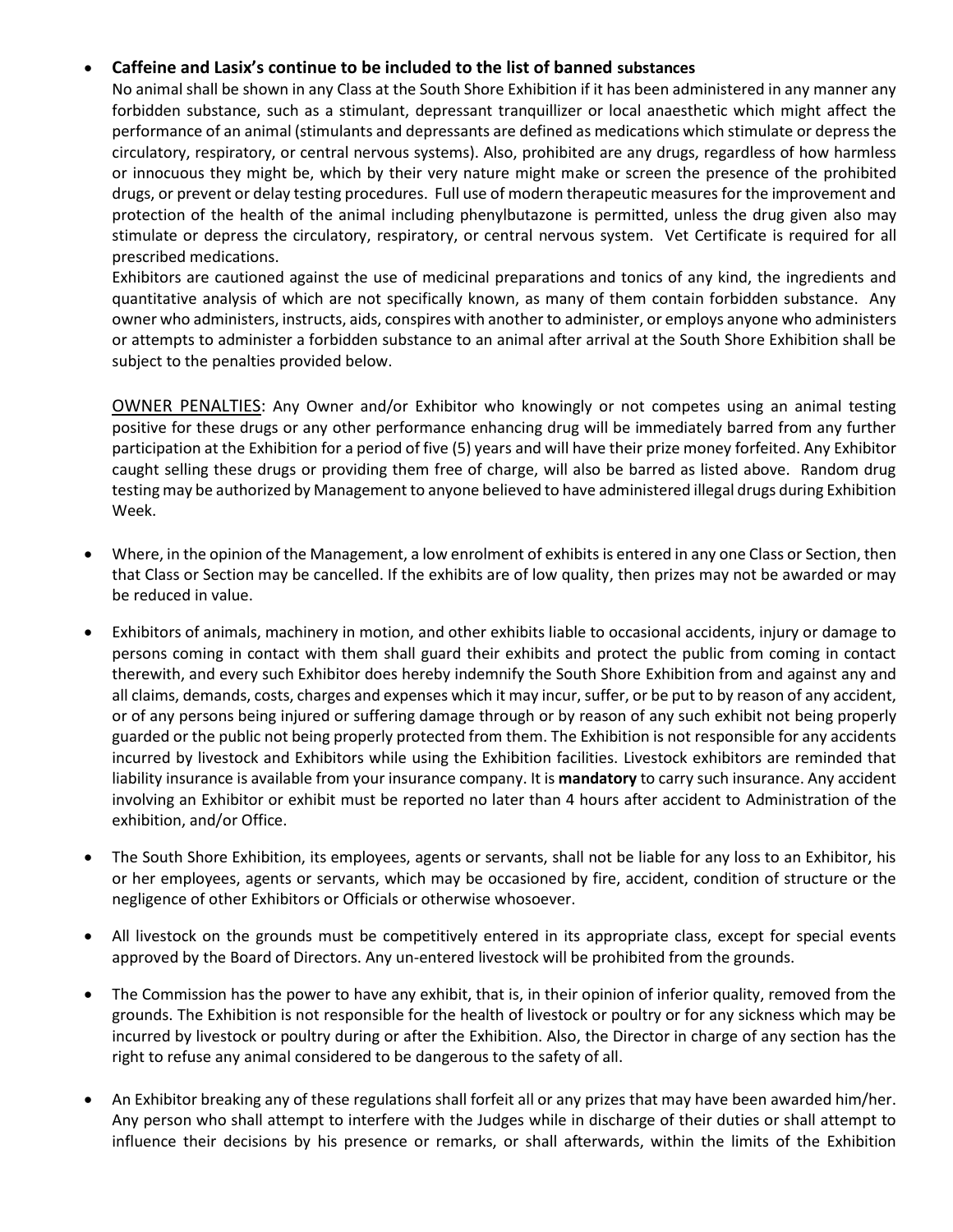Grounds, use any contemptuous or abusive language in consequence of any award made, shall forfeit his right to any prize money and may be also dealt with as the Board of Directors may determine.

- Any Exhibitor who may feel aggrieved is requested to draw the attention of the Board of Directors to such, without entering into any discussion apt to cause hindrance or distraction. Should he not receive sufficient redress on the spot, he must nevertheless, abide by the decision given.
- •
- In case of protest, verbal notice must be given to the Secretary of the Board within two hours after the close of judging for the Class. Written statements, setting forth the reason for protesting, must be filed with the Secretary of the Board on the day the foregoing notice is given and must be accompanied by a deposit of \$10.00, which amount shall be forfeited if the protest is not sustained by the Board of Directors.
- Livestock are not permitted beyond the Plaza Show Ring area they must be kept within the barns and Show Ring area.

## • **PLEASE NOTE THE FOLLOWING:**

- A preference will be given to Exhibitors from previous years depending on number of classes, animals entered, and number of animals entered.

- Entries will be accepted from outside area depending on number of animals entered.

- Any animals fictitiously entered in numerous classes, but not shown during Exhibition week may be barred in future years. The above criteria form the basis by which the Directors in charge of each livestock division accept entries.in

- Any Teamster determined to be under influence of Alcohol or Drugs will not be allowed to compete.
- Ample supplies of water are available for watering and washing of livestock. Exhibitors are encouraged to refrain from wastage of water by leaving taps or valves running when not in use.
- All Ribbons won during Exhibition week must be displayed by the Exhibitor during the term of the Exhibition. Only those won this year should be displayed.
- The Judge, Director or Manager has the right to disqualify anyone he/she feels is under the influence of drugs or alcohol.
- No "lean-to" or canopy is to be added to any barn, building, etc. and no one is allowed to make additions or alterations to existing stalls without approval.
- No exhibitor, family member, or friend is permitted in the Show ring area during a scheduled event unless you are the exhibitor and any permitted helper.
- Do not block doorways with chairs, benches, etc. so that livestock, exhibitors, and the public are not impeded in any way.
- It is an offence to have open liquor in a public place such as an Exhibition. PLEASE refrain from showing open bottles, empty or full, in public. This is a family Show.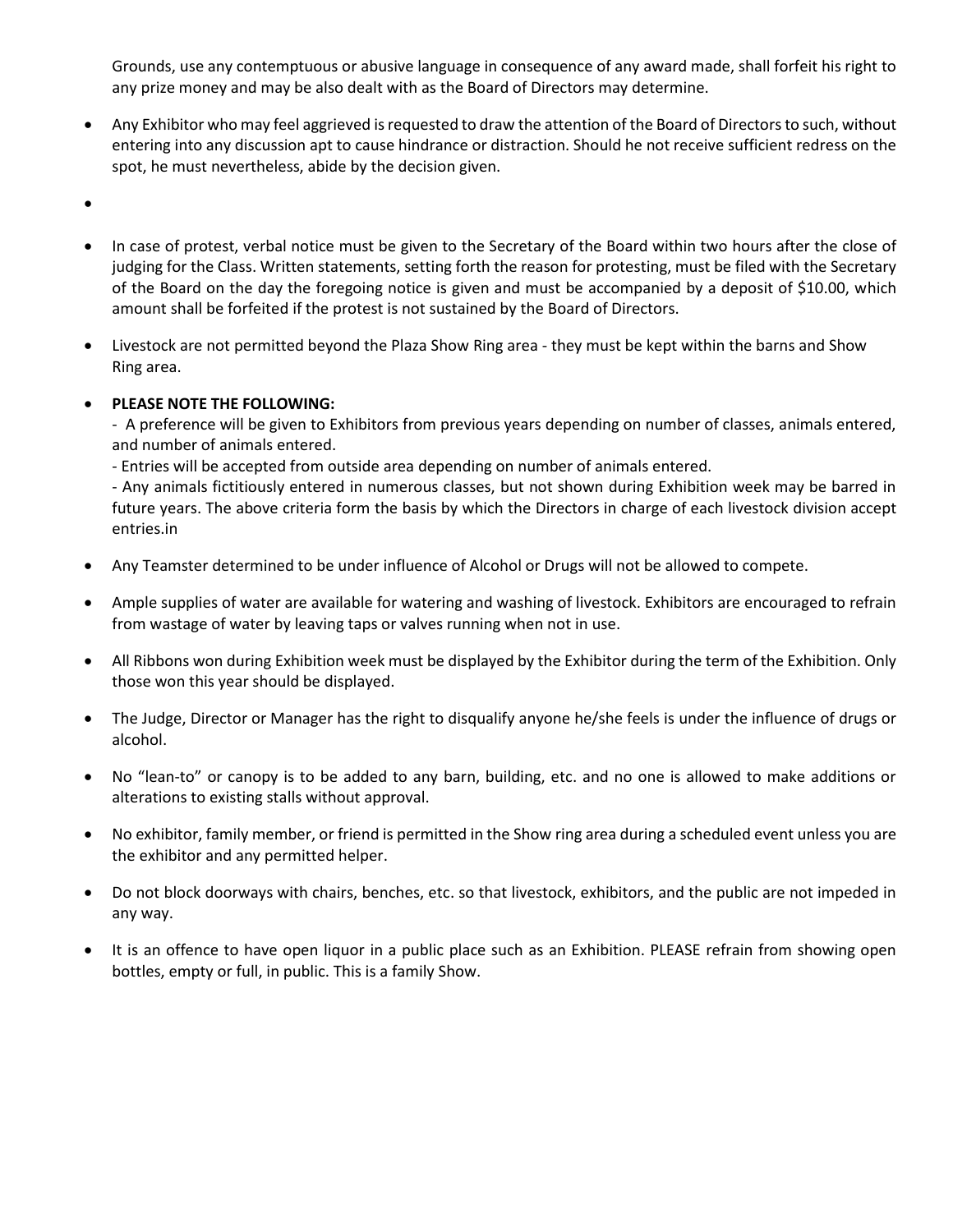# **LIGHT HORSE**

## **Director: Cindy Wamboldt and Melissa Demone Show Secretary**: Heather Strickland **Judge**: **Kim Beaton**

Entries will be posted as they are received.

FOR THE PURPOSE OF THE EXHIBITION, THE LIGHT HORSE PROGRAM WILL BE CONSIDERED AS A STOCK HORSE SHOW. PLEASE NOTE THAT THE LIGHT HORSE PROGRAM HAS A SEPARATE ENTRY FORM. ENTRIES WILL CLOSE FRIDAY, JUNE 24, 4:00 PM. (OR UNTIL BARN IS FULL) ENTRY FEES ARE \$5.00 FOR HORSES AND PONIES, AND MUST ACCOMPANY AN ENTRY FORM, OTHERWISE THE ENTRY WILL NOT BE ACCEPTED UNTIL PAID.

#### NO STALLS WILL BE ALLOTED UNTIL YOUR TOTAL FEES ARE PAID. NSF CHEQUES WILL VOID YOUR ENTRY AND CAUSE YOU TO LOSE YOUR STALL PLACEMENT

Entry fees are paid out in Prize Money, so they are HST exempt. Light Horse Exhibitors are required to use a separate Entry Form for each horse/pony entered.

# **RULES AND REGULATIONS**

1. All General Rules and Regulations apply unless otherwise stated.

2. Along with the General Entry Fee, there is a Class Fee for each class entered and it is stated in the Prize Book. The fee per class may vary due to the type of class and prizes awarded. Once paid, fees will not be refunded for not showing in the class.

## 3. **IMPORTANT INFORMATION:**

After the entry deadline date, Post-Entry Fees will apply. Post Entries will be accepted up to the start of classes each day for the classes taking place that day only. (Example: if the class you wish to post-enter is on Thursday, you must register for the class before the classes begin on Thursday) The Post-Entry Fee will be double the regular class fee. There will be no switching classes from one entry to another.

4. Horses ages are calculated as of January  $1<sup>st</sup>$ , and must be shown on the entry form.

5. Youth Riders 18 years and under as of January  $1<sup>st</sup>$ . Parent signature is also required on the entry form for these riders. Birth date and the age of the youth should be stated on the entry form.

6. It is advised that horses be vaccinated against the following diseases: Influenza, Rhyno, and Tetanus.

## **7. Horses deemed to be in ill health, poor condition, unsound or of inferior character will be barred from competing at this show. No substitute animal will be allowed on the grounds unless approved by the Director in charge and Management. No animal can leave the grounds without the permission of the Director in charge.**

8. There are to be no renovations to the stalls in barn without consent of a Director in charge. Exhibitors are required to supply safe and proper fastenings for the livestock entered. Exhibitors are required to keep their stall area neat and tidy or prize money may be reduced or forfeited.

9. **STALL DECORATIONS** - Because AIR FLOW is an issue in the Light Horse Barn, decorations may only be to 18 inches up from the top of the stall. That means no big signs hanging above the stalls or protruding out into the aisle way. Signs can be affixed to the front of the stall or the door of the stall. If you are not sure if your decoration is appropriate –call and check before you put it up.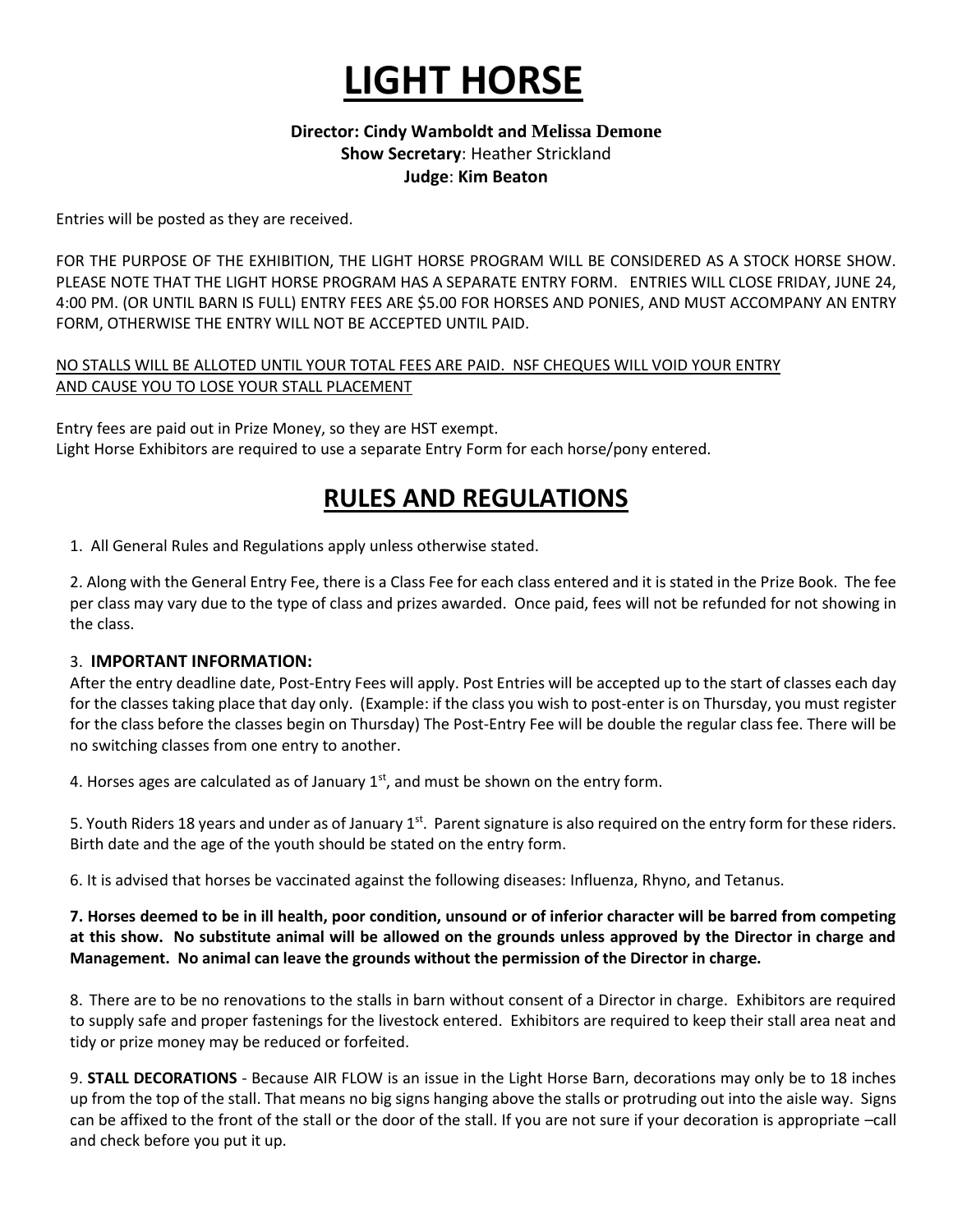10. **BOX STALLS** will be allotted on a first-come, first-serve basis. For box stalls please state whether you would like an inside or outside box stall. Stall Fees for the week: Box Stall - Box stalls are available inside the barn or in the outside stalls. Box Stall fees \$60.00 per week. Box Stall fees \$30.00 for Friday and Saturday, Straight stalls are \$10.00 for the week, if available.

11. **CLASS SIZE** - Any class with less than 5 entries may be run for ribbons only or the class may be cancelled. The decision will be made by the Director in charge and the decision made available at the Show Ring Office a half hour before the class. Exhibitors are required to let the Show Ring Office know before each class if they are scratching from the class so not to hold the class up.

12.Patterns for classes will be posted at least one hour before the start of the class. Exhibitors who are off course or pattern will be disqualified at the discretion of the judge.

13. Horses/Ponies must be under control at all times. Any entry felt to be not under control will be asked to leave the ring.

14. In all timed events, horses are urged to enter and leave the ring at a walk. Rider's headgear must be in place throughout the run.

15. The warm-up ring is off limits during class times, except for the horses competing in the next class. No lunging is permitted during class times in the warm-up ring due to limited space.

16. All Exhibitors must have \$1,000,000 Third Party Public Liability Insurance. This may be obtained from your Insurance Broker. **Proof of Insurance must be attached to the Entry Form or Entry** *will not* **be processed**.

17. **BIT RULE**: At the discretion of the Judge or Ring Master, bits may be checked. For the purpose of the Exhibition we will follow the bit rules as stated in the Canadian Equestrian Federation rule book.

18. Horses must enter in at least 5 classes, excluding halter, or entry will not be accepted.

## **19. Lame Horses - Exhibitors are asked not to ride/exhibit a horse/pony that turns up lame. If you continue to show a horse that is lame, you may be asked to leave the ring by the judge.**

20. A CSA approved helmet must be worn by riders 18 years of age or under as of January  $1^{st}$  in all classes and at all times while riding a horse on Exhibition property.

21. **TACK BOXES:** Exhibitors are reminded that the alley way in the barn is narrow and tack boxes often take up much of the room. Management require that tack boxes be no wider than 2 feet as not to block the alley way. Only one tack box per stall please.

22. For safety reasons there is to be no tacking up or preparing the horses in the main aisle of the Light Horse Barn. All horses must be led from the barn to the ring. Riders should mount their horses either in the ring or on the partitioned roadway behind the show office.

23. Any questions concerning the judge's ruling shall be made through the Show Secretary.

24. Random drug testing may be performed on light horses starting in 2012. Any blood sample found to contain a banned substance will result in the owner and/or exhibitor being barred from any future participation in the South Shore Exhibition for no less than five (5) years.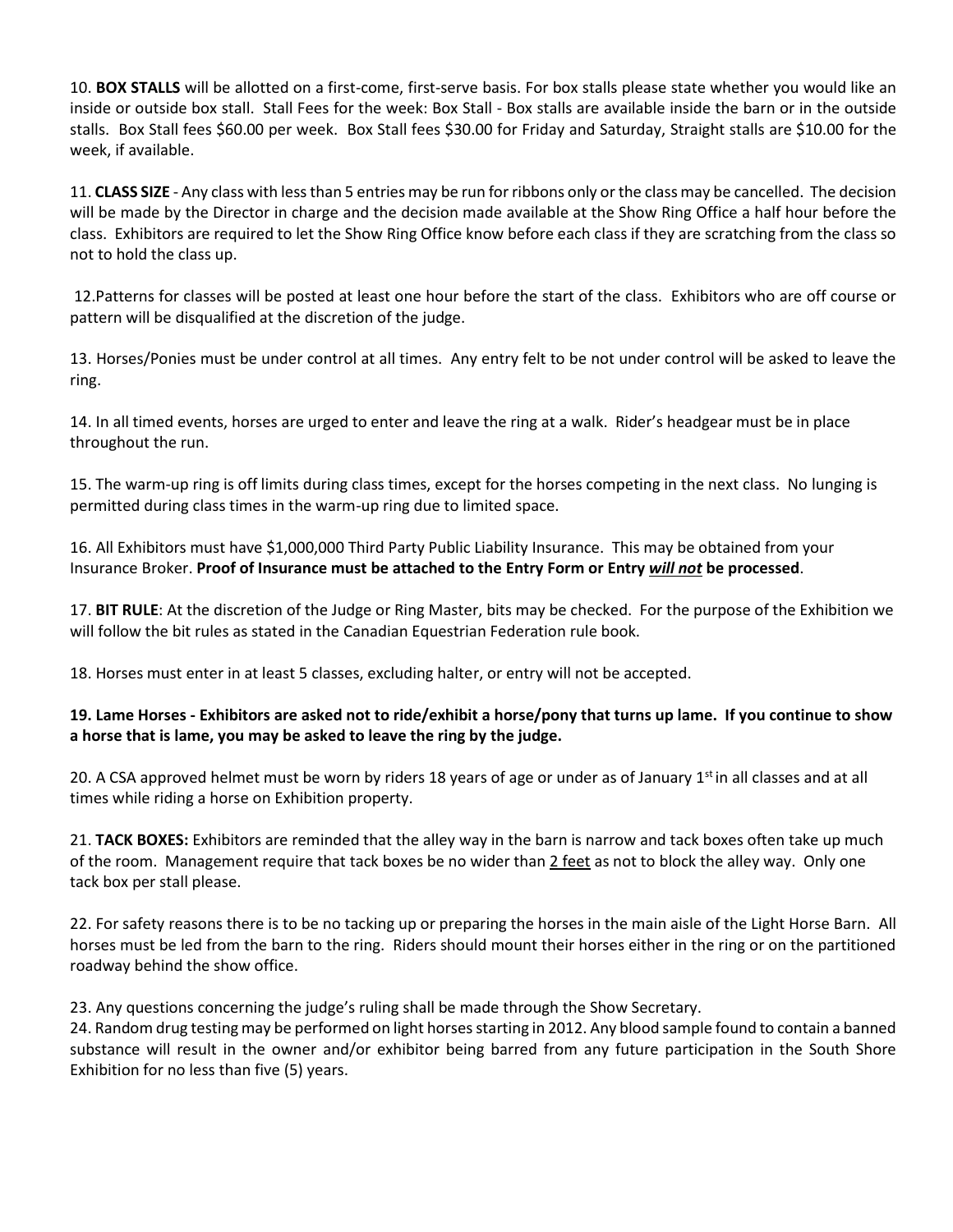# **2022 CLASS LIST**

# **OPEN REGISTERED HALTER**

Class Fee \$4.00. Entries in Halter Classes must be entered in and compete in at least 5 other classes during this Exhibition The entry fees paid will comprise the prize money to be divided among the top three in each class unless otherwise stated. 1st - 50%, 2nd - 30%, 3rd - 20%. Trophy and Ribbon for overall Champion. Proof of registration to be shown.

**Class #1** - Open Registered Halter Stallion **Class #2** - Open Registered Halter Gelding **Class #3** - Open Registered Halter Mare Champion and Reserved Champion Registered Halter Horse TROPHIES donated by:

# **OPEN GRADE HALTER**

Class Fee \$4.00. Entries in Halter Classes must be entered in and compete in at least 5 other classes during this Exhibition The entry fees paid will comprise the prize money to be divided among the top three in each class unless otherwise stated. 1st - 50%, 2nd - 30%, 3rd - 20%. Trophy and Ribbon for overall Champion.

#### **Class #4 - OPEN GRADE HALTER**

Champion and Reserve Champion Grade Halter Horse TROPHY donated by:

# **OPEN PERFORMANCE**

Class Fee: \$4.00. PRIZE Money for open Performance Classes: 1st - \$30.00, 2nd - \$27.00, 3rd - \$24.00, 4th - \$20.00, 5th - \$16.00

**Class #5 - WESTERN PLEASURE #1**. Horses to be presented in western tack and rider in western attire. To walk, jog, and lope both ways of the ring SPONSORED by:

**Class #6 - WESTERN PLEASURE #2**. Same rule as Western Pleasure #1 SPONSORED by:

**Class #7 - WESTERN PLEASURE STAKE.** To be run as a Western Pleasure class. SPONSORED BY: Class Fee \$20.00 for each Stake Class entered with \$15.00 to be added to the \$100.00 added STAKE for overall placement. Prize money for overall winners: 1st - 27%, 2nd - 23%, 3rd - 20%, 4th - 15%, 5th - 10%, 6th - 5%.

**Class #8 - ENGLISH PLEASURE #1**. To be shown at a flat-footed walk, normal trot and easy canter. Not to gallop. Light contact with the horse's mouth, emphasis on manners, type, characteristics, and personal appointments to be appropriate to each breed. To be shown both ways of the ring.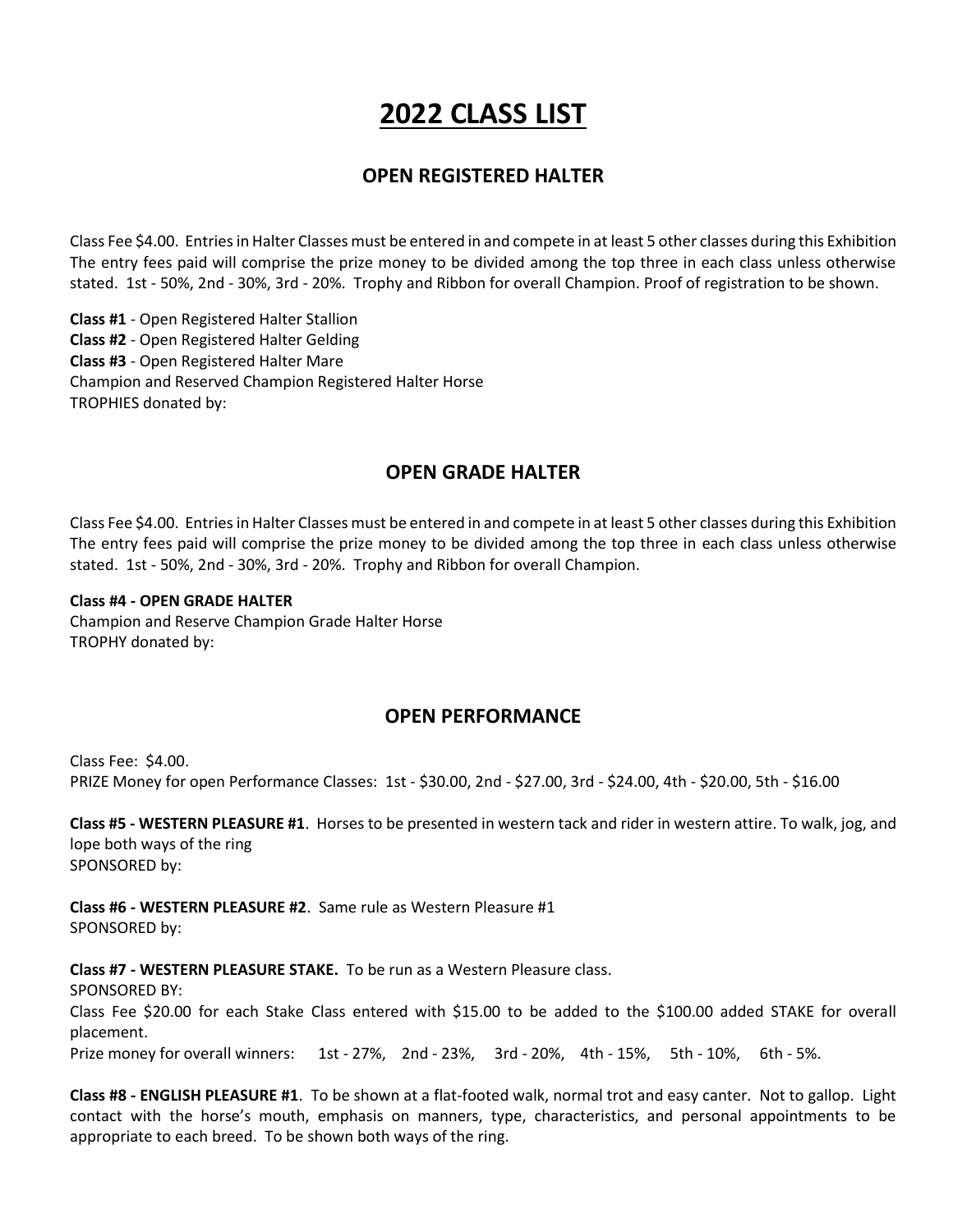TROPHY donated by:

**Class #9 - ENGLISH PLEASURE #2**. Same rule as English Pleasure #1 TROPHY donated by:

**Class #10 - ENGLISH PLEASURE STAKE.** To be run as an English Pleasure class. SPONSORED BY: Class Fee \$20.00 for each Stake Class entered with \$15.00 to be added to the \$100.00 added STAKE for overall placement. Prize money for overall winners: 1st - 27%, 2nd - 23%, 3rd - 20%, 4th - 15%, 5th - 10%, 6th - 5%.

**Class #11 – MAIDEN PLEASURE -** Open to any horse/rider combination that in English or Western tack that has never won a pleasure class. TROPHY donated by:

**Class #12- Ranch Riding 1-** The purpose of the ranch riding class is to show the horse as a pleasure to ride while also performing basic ranch manoeuvres. Each horse will work individually performing a pattern that will be posted prior to the class. SPONSORED by:

**Class #13- Ranch Riding 2-** The purpose of the ranch riding class is to show the horse as a pleasure to ride while also performing basic ranch manoeuvres. Each horse will work individually performing a pattern that will be posted prior to the class. SPONSORED by:

**Class #14 - TRAIL.** Horses to pass over and through obstacles as may be encountered on the trail. Course will be posted at least 1 hour before the Class. Western attire is mandatory. Each obstacle to receive a score. TROPHY donated by:

**Class #15- NOVICE COWBOY TRAIL STAKE –** A judged course that tests a horse and riders willingness and ability to navigate through exciting and challenging obstacles.

SPONSORED BY:

Class Fee \$20.00 for each Stake Class entered with \$15.00 to be added to the \$100.00 added STAKE for overall placement.

Prize money for overall winners: 1st - 27%, 2nd - 23%, 3rd - 20%, 4th - 15%, 5th - 10%, 6th - 5%.

**Class #16- OPEN COWBOY TRAIL STAKE –** A judged course that tests a horse and riders willingness and ability to navigate through exciting and challenging obstacles.

SPONSORED BY:

Class Fee \$20.00 for each Stake Class entered with \$15.00 to be added to the \$100.00 added STAKE for overall placement.

Prize money for overall winners: 1st - 27%, 2nd - 23%, 3rd - 20%, 4th - 15%, 5th - 10%, 6th - 5%.

**Class #17 – REINING #1** Reining pattern to be followed will be posted at least one hour before the class. Horses to be shown in a stock saddle with a suitable western bit. Horses to be in an advanced stage of training and expected to do flying lead changes, spins and sliding stops. SPONSORED by:

**Class #18 – REINING #2** Reining pattern to be followed will be posted at least one hour before the class. Horses to be shown in a stock saddle with a suitable western bit. Horses to be in an advanced stage of training and expected to do flying lead changes, spins and sliding stops. SPONSORED BY: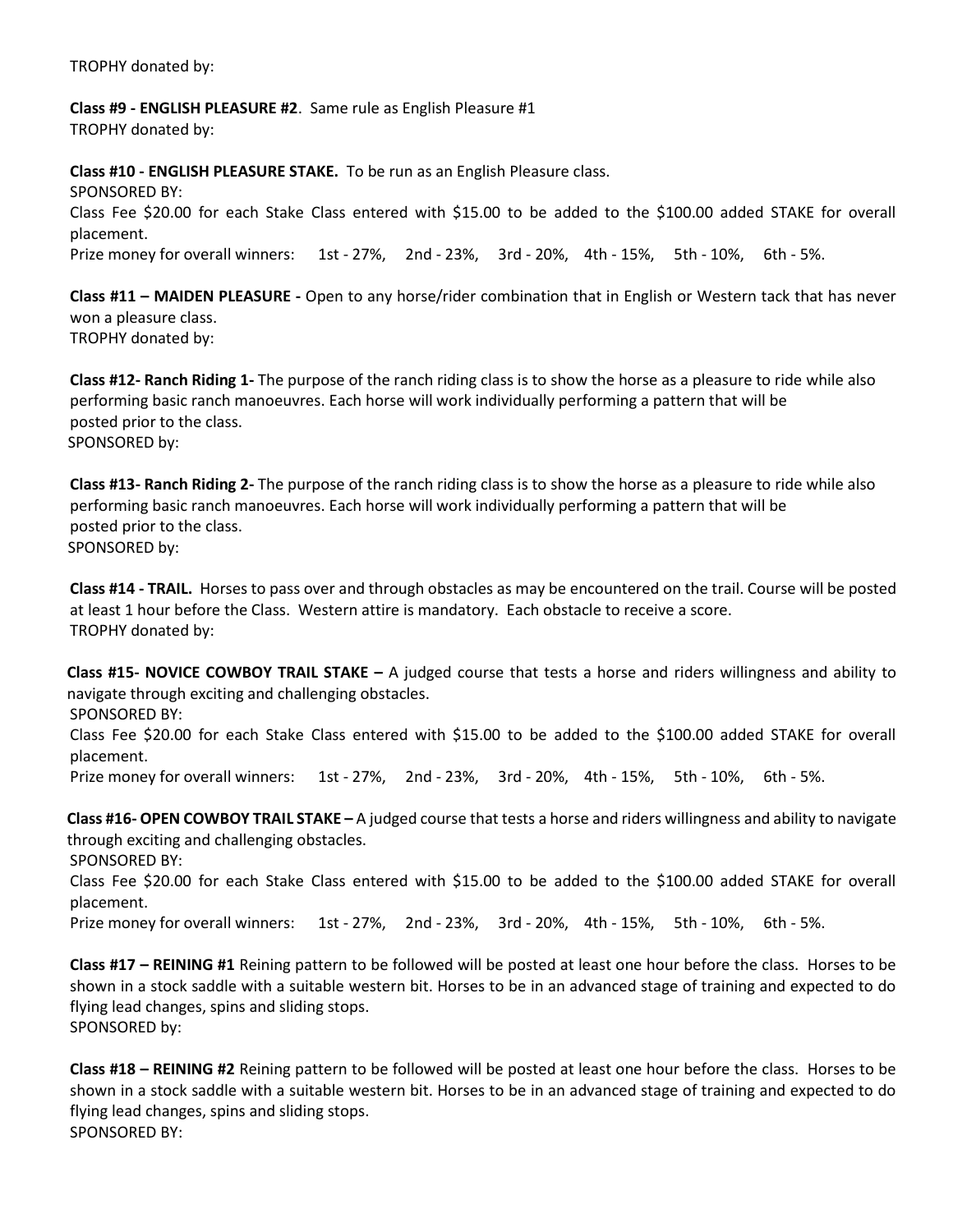**Class #19 – GREEN AS GRASS REINING** Open to any horse/rider combination who has never previously won the Green as Grass Reining Class or any Reining Class at a Reining Show or Exhibition. Pattern will be performed with two spins and two hands permitted. Simple lead changes permitted. SPONSORED BY:

**Class #20 – WESTERN COMMAND CLASS**. Open to any age horse and rider under Western tack. Required to walk, jog, lope both ways of the ring. May be required to hand gallop. Rider eliminated for failing to follow Ring Master's instructions.

SPONSORED by:

**Class #21 – ENGLISH COMMAND CLASS**. Open to any age horse and rider under English tack. Required to walk, trot, canter both ways of the ring. May be required to hand gallop. Rider eliminated for failing to follow Ring Master's instructions.

SPONSORED by:

**Class #22 - HUNTER HACK.** The hunter hack horse should move in the same style as a working hunter. Walk, trot, canter and hand gallop as required. Horses are first required to jump two fences 2 ft to 2 ft 6 inches, in height. TROPHY donated by:

**Class #23 - ROAD HACK.** Horses to be judged on walk trot, extended trot, canter, and hand gallop. No more than eight entries to hand gallop at one time. Emphasis on manners, type and way of going. SPONSORED by:

#### **CHAMPION WESTERN PERFORMANCE HORSE**

Classes for which points will be accumulated for Champion Western Performance Horse are: Western Pleasure 1 & 2, Western Pleasure Stake, Trail, Reining 1 & 2 and Western Command Class, Ranch Riding 1 & 2. Points to be awarded throughout the week from the above classes in the following manner: 1st - 5 points, 2nd - 4; 3rd - 3; 4th - 2, 5th - 1 (depending on the number of entries). In the event of a tie, horse with the highest placing to be determined the winner. SPONSORED BY:

#### **CHAMPION ENGLISH PERFORMANCE HORSE**

Classes for which points will be accumulated for Champion English Performance Horse are: Road Hack, Hunter Hack, English Pleasure 1 & 2, English Pleasure Stake and English Command Class. Points to be awarded throughout the week from the above classes in the following manner: 1st - 5 points, 2nd - 4; 3rd - 3; 4th - 2, 5th - 1 (depending on the number of entries). In the event of a tie, horse with the highest placing to be determined the winner. SPONSORED BY:

# **GYMKHANA**

Class Fee: \$4.00 per class.

Prize Money for Gymkhana Classes: 1st - \$ 30.00 2nd - \$27.00 3rd - \$24.00 4th - \$20.00 5th - \$16.00 A timer fee of \$15.00 per horse will be charged for the entire division. Classes to be run in accordance to MBRA Rules. Exhibitors may run the gate at the rider's discretion. Hats must be on throughout the run. A CSA approved helmet must be worn by all riders 18 years of age or under.

#### **\*\*\*No horse may cross enter between the Open and Novice Division.**

**Class #24 - BARREL RACE #1** Rider must wear western attire and use western equipment. Horses to be timed on the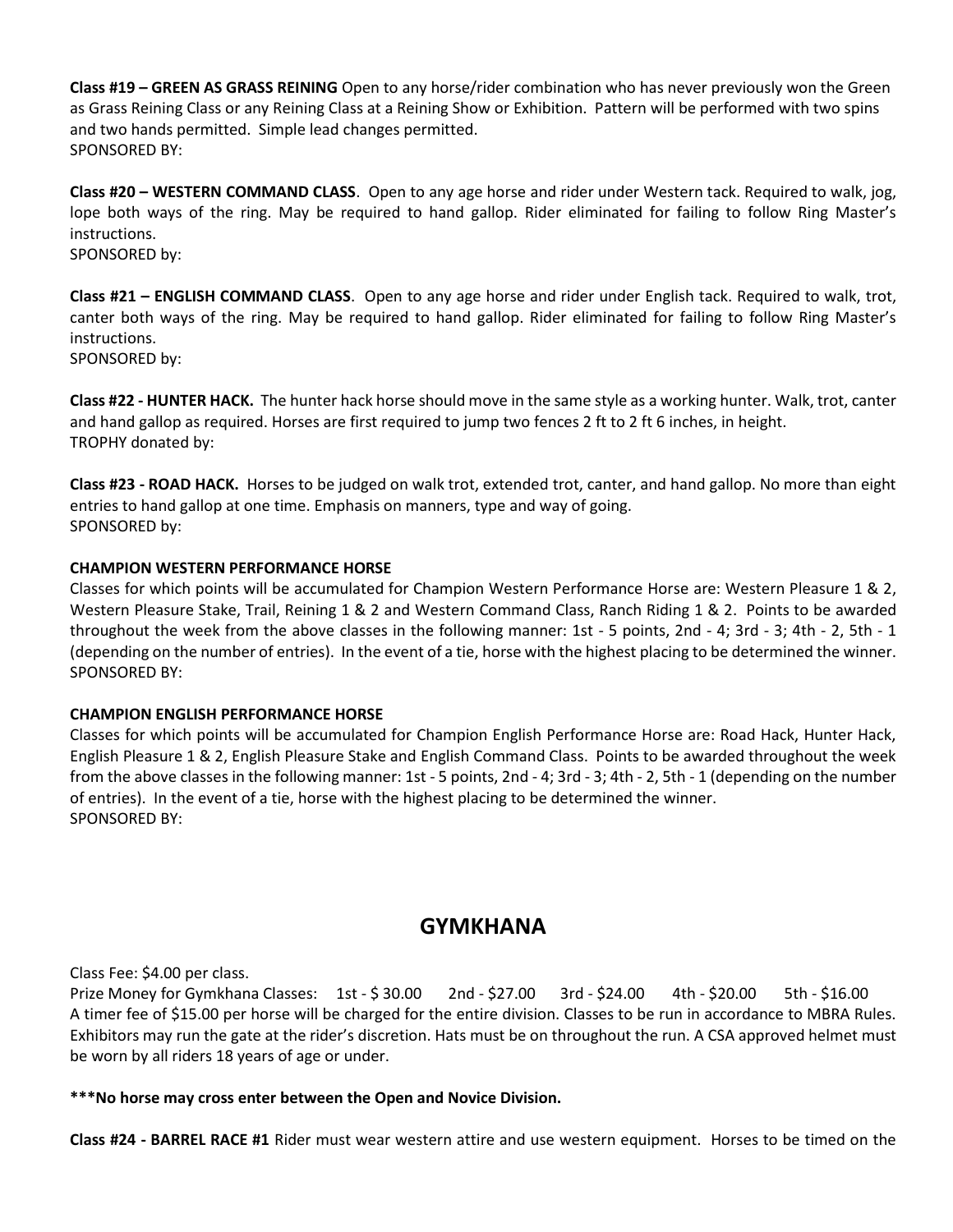nose -start and finish. Either barrel one or two may be taken first as long as the prescribed pattern is followed, otherwise disqualification will result. Contestant may, from riding position, hold a barrel from falling. If a barrel falls, 5 seconds will be added to the complete time. TROPHY donated by:

**Class #25 - BARREL RACE #2** same rule as Barrel Race #1 SPONSORED BY:

**Class #26 - BARREL RACE #3** same rule as Barrel Race #1 SPONSORED BY:

**Class #27- BARREL RACE STAKE.** Class to be run the same as the Barrel Race Class. **This class is Open to Open and Novice Horses.**

SPONSORED BY:

Class Fee \$20.00 for each Stake Class entered with \$15.00 to be added to the \$100.00 added STAKE for overall placement.

Prize money for overall winners: 1st - 27%, 2nd - 23%, 3rd - 20%, 4th - 15%, 5th - 10%, 6th - 5%.

**Class #28 - POLE BENDING #1** Rider must wear western attire and use western equipment. Horses to be timed on the nose -start and finish. Five second penalty for knocking over a pole. Disqualification for turning a pole wrong or crossing the finish line before the course is finished SPONSORED by:

**Class #29- POLE BENDING #2** same rules as Pole Bending #1 TROPHY donated by:

**Class #30- POLE BENDING #3** same rules as Pole Bending #1 SPONSORED by:

**Class #31 - POLE BENDING STAKE**. Class to be run the same as the Pole Bending Class. **This class is Open to Open and Novice Horses.**

SPONSORED BY:

Class Fee \$20.00 for each Stake Class entered with \$15.00 to be added to the \$100.00 added STAKE for overall placement.

Prize money for overall winners: 1st - 27%, 2nd - 23%, 3rd - 20%, 4th - 15%, 5th - 10%, 6th - 5%.

# **Eligibility for Novice Division**

Open to horses that have never placed first in a Gymkhana class before. Trainers and coaches are not eligible for this division. No horse may cross enter between the Open and Novice Division. Eligibility is at the discretion of the Light Horse Committee.

**Class #32 - NOVICE BARREL RACE #1** - Same rules as Barrel Race. SPONSORED by:

**Class #33 - NOVICE BARREL RACE #2** - Same rules as Barrel Race. SPONSORED by:

**Class #34 – NOVICE POLE BENDING #1** Same rules as Pole Bending. SPONSORED by: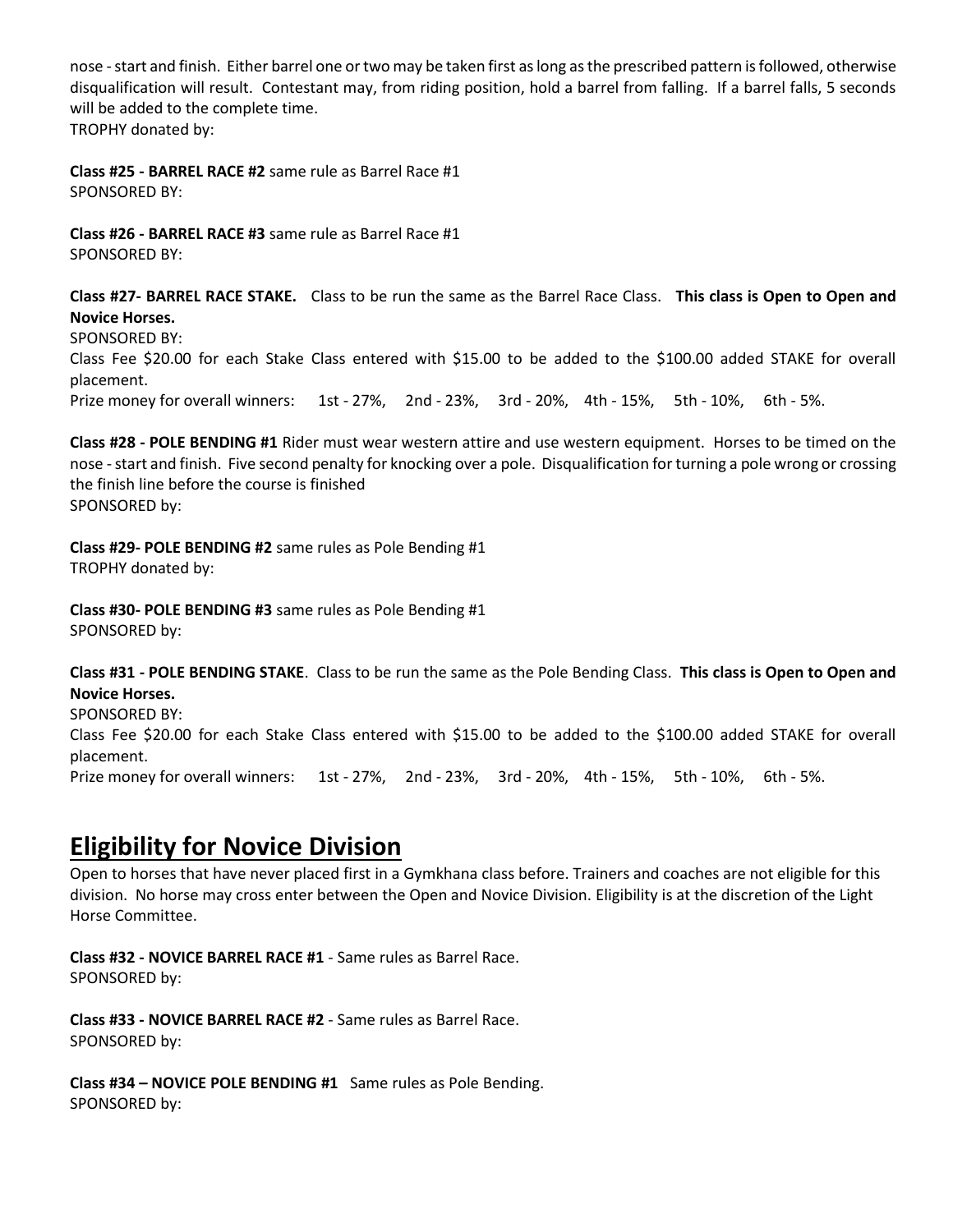**Class #35– NOVICE POLE BENDING #2** Same rules as Pole Bending. SPONSORED by:

**Class #36 - YOUTH BARREL RACE** Same Rules as Barrel Race. Open to youth riders 18 and under as of Jan. 1st . TROPHY donated by:

Class #37 - YOUTH POLE BENDING Same Rules as Pole Bending. Open to youth riders 18 and under as of Jan. 1st. TROPHY donated by:

#### **CHAMPION GYMKHANA DIVISION**

**Champion Barrel: Champion Poles: Champion Novice:**

Classes for which points will be accumulated for Champion Barrel are: Barrel Race 1, 2, 3 & Barrel Stake.

Classes for which points will be accumulated for Champion Poles are: Poles Race 1, 2, 3 & Pole Stake.

Points to be awarded throughout the week from the above classes in the following manner: 1st -5 points, 23nd - 4 points, 3rd-3 points, 4th- 2 points and 5th- 1 points (depending on the number of entries). In the event of a tie, horse with the highest placing to determine the winner

# **EXTRA LIGHT HORSE CLASSES**

Class Fee: \$4.00. The entry fees paid will comprise the prize money to be divided among the top three in each class unless otherwise stated. These classes are for horses or ponies. 1st - 45%, 2nd - 35%, 3rd - 20%.

## **ALL EXTRA LIGHT HORSE CLASS TROPHIES ARE GENEROUSLY DONATED BY HENLEY CONSTRUCTION**

**Class #38 - BAREBACK DOLLAR** - Riders to ride horse bareback and to perform at the judge's command. NOTE: MOUNTS MUST BE DRY

**Class #39- LEAD LINE** (English or Western). Horse to be ridden by a child 9 years of age or younger and to be led by a responsible adult. Child who rides in this class is not eligible to compete in any other horse or pony riding class, including Walk-trot, during this exhibition. Handler will be expected to walk and jog the horse both ways of the ring and to back up. To be judged on suitability of the horse to the rider, basic seat position of the child and appointments. Horse must be shown in bridle with halter over it. Lead to be attached to the halter. (Suitability 60%, Seat 30%, Appointments 10%). Please include Date of Birth of child on the entry form.

**Class #40- EGG & SPOON** - Run as a command class. Riders to carry a spoon with an egg. Rider not allowed to touch egg once placed on the spoon.

**Class #41 - MENS BARREL RACE** - same rules as Barrel Race #1

**Class #42 - GIRLS BARREL RACE** - same rule as Barrel Race #1

**Class #43- COSTUME CLASS - Judged** on the uniqueness of costume.

**Class #44- FREESTYLE SHOWMANSHIP-** Showman to be judged on his or her ability to show his or her horse at halter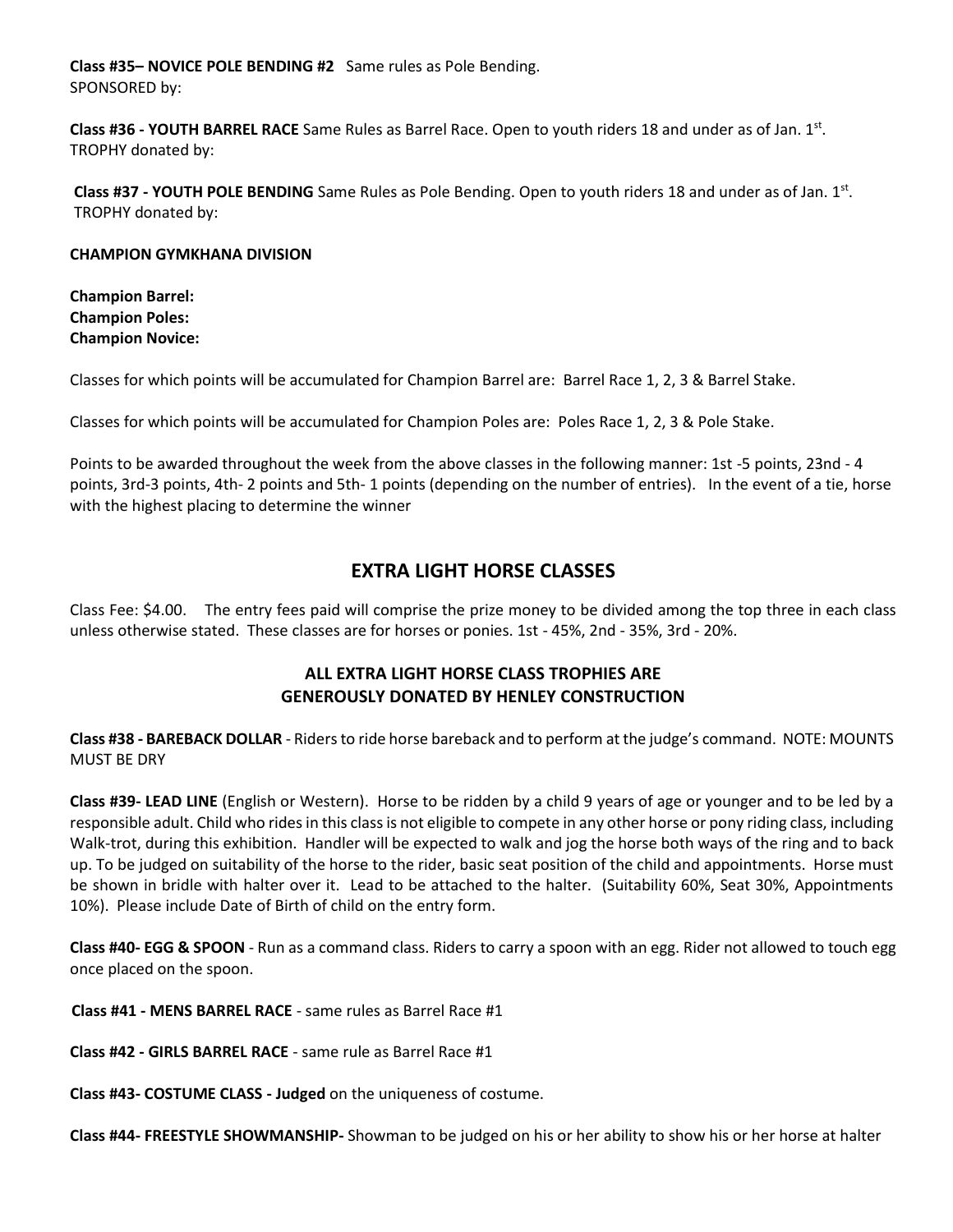to music. Music selection to be a **maximum of three minutes**. Routine must include all of the following manoeuvres at least once: 360 turn, 180 turn, walk, jog or trot, back up. Attire can be appropriate to your music (western attire is not mandatory). 50% of score is based on required moves and 50% on choreography, use of the ring, inventiveness. Only half of the ring will be used for this class.

**Class #45- PAIRS PLEASURE-** (English or Western) Horses should be matched as closely as possible with emphasis on working together at all gates. Riders should be lady and gent, but not necessarily. Judged as a matched pair with performance 60%, likeness, conformation and equipment 40%. Both horses must be officially entered.

**Class #46- KEYHOLE RACE-** Riders to guide their horse into the keyhole, turn around and race out without touching the lines. Run as a timed event.

**Class #47- JACK BENNY PLEASURE-** Open to any horse to be shown in English or Western tack ridden by a rider 40 years of age or older. Rider does not have to be competing in any other classes at the exhibition.

**Class #48- JACK BENNY BARREL RACE-** Open to riders 40 years of age or older, must wear western attire and use western equipment. Horses to be timed on the nose - start and finish. Either barrel one or two may be taken first as long as the prescribed pattern is followed, otherwise disqualification will result. Contestant may, from riding position, hold a barrel from falling. If a barrel falls, 5 seconds will be added to the complete time. Rider does not have to be competing in any other classes at the exhibition.

# **YOUTH (18 years and under)**

Class Fee: \$4.00. Open to riders 18 years and under of age as of January  $1<sup>st</sup>$ . Prize money for Youth Classes 1st - \$30.00, 2nd - \$27.00, 3rd - \$24.00, 4th - \$20.00, 5th - \$16.00. A CSA approved helmet must be worn by riders 18 years of age or under of January 1st. A helmet is not required for showmanship or halter classes.

**Class #49- YOUTH SHOWMANSHIP** - (English or Western) Showman to be judged on his/her ability to show his/ her horse. Showman must be properly attired. SPONSORED by:

**Class #50- YOUTH WESTERN PLEASURE** - Same rules as Western Pleasure. SPONSORED by:

**Class #51- YOUTH ENGLISH PLEASURE** - Same rules as English Pleasure TROPHY donated by:

**Class #52- YOUTH WESTERN HORSEMANSHIP** - Rider to be judged on his or her ability to ride. SPONSORED by:

**Class #53 - YOUTH ENGLISH EQUITATION** - Rider to be judged on his or her ability to ride. SPONSORED by:

**Class #54 - YOUTH TRAIL HORSE** - Same rules as Trail horse SPONSORED by:

## **CHAMPION YOUTH**

Points accumulated from all the Youth

Classes above with points awarded as follows: 1st-5 points, 2nd -4, 3rd - 3, 4th - 2, 5th - 1 (depending on the number of entries in each class). In the event of a tie, horse with the highest placing to be determined the winner.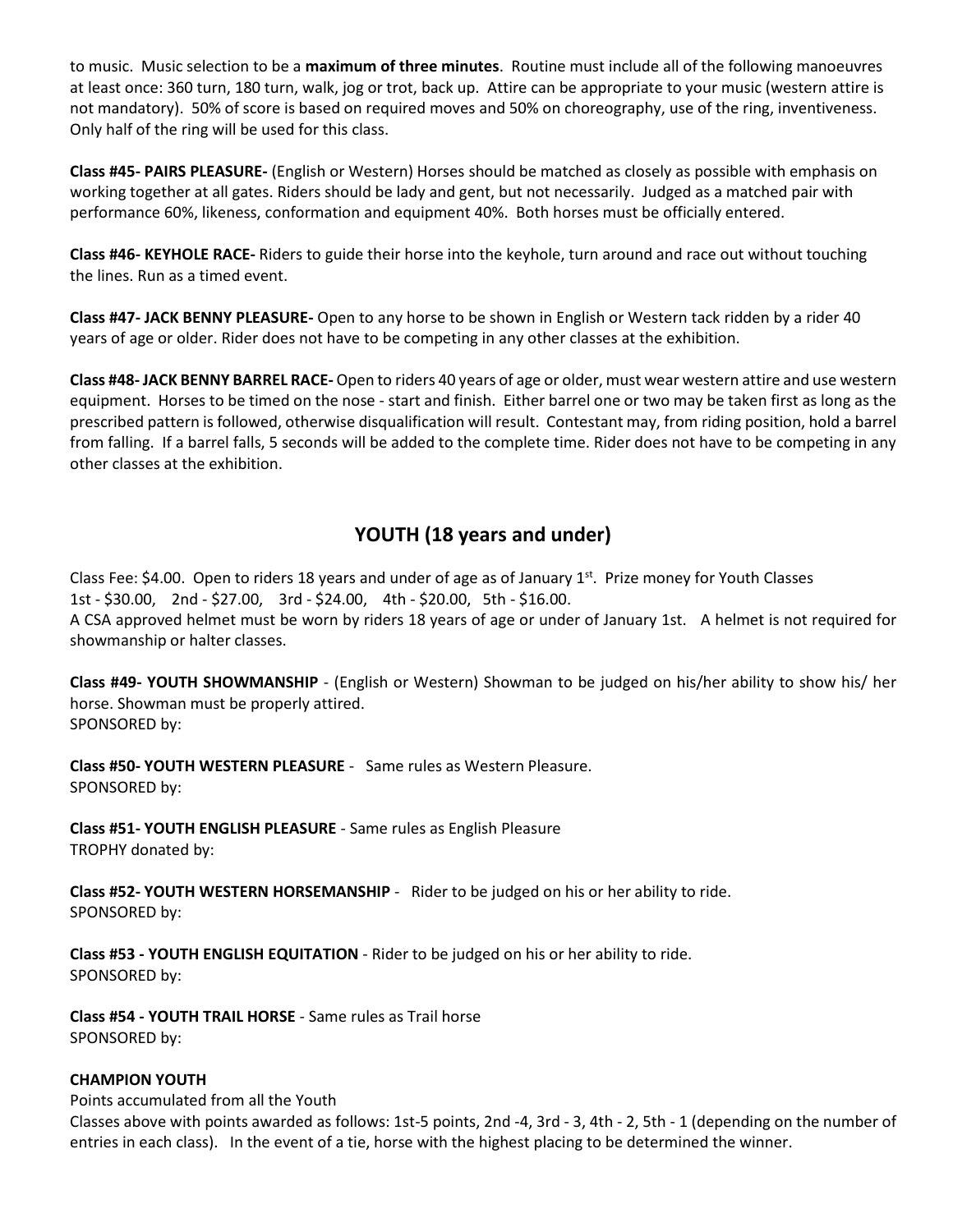# **AMATEUR**

Class Fee: \$4.00. Open to competitors 19 years of age or older as of January 1<sup>st</sup>, who have not shown, judged, trained, coached or assisted in showing a horse for money. In regard to this show, an amateur may show a leased or loaned horse. Status in special cases will be the Director's discretion keeping in mind the intent of an Amateur Division. Prize money for Amateur Classes: 1st - \$30.00, 2nd - \$27.00, 3rd - \$24.00, 4th - \$20.00, 5th -\$16.00.

**Class #55- AMATEUR SHOWMANSHIP** (English or Western) Showman to be judged on his or her ability to show his or her horse. Showman must be properly attired. SPONSORED by:

**Class #56- AMATEUR WESTERN PLEASURE** - Same Rules as Western Pleasure SPONSORED by:

**Class #57 - AMATEUR ENGLISH PLEASURE** - Same Rules as English Pleasure SPONSORED by:

**Class #58 - AMATEUR WESTERN HORSEMANSHIP** - Rider to be judged on his or her ability to ride. SPONSORED by: **ANGIE BROWN OF EXIT REALTY**

**Class #59- AMATEUR ENGLISH EQUITATION** - Rider to be judged on his or her ability to ride. SPONSORED by:

**Class #60- AMATEUR TRAIL** - Same rules as Trail Horse TROPHY donated by:

**CHAMPION AMATEUR** - Points accumulated from all the Amateur Classes above with points awarded as follows: 1st - 5 points, 2nd - 4, 3rd - 3, 4th - 2, 5th - 1 (depending on the number of entries in each class). In the event of a tie, horse with highest placing to be determined the winner. SPONSORED by:

# **WALK-TROT (18 years and over)**

Class Fee: \$4.00. Any horse and rider combination entered in the Walk Trot Division is not eligible to ride in another division. Riders showing in a snaffle must use two hands, shank bit are required to use one hand. The Director and show committee will monitor this Division.

Prize Money for Novice Classes: 1st - \$25.00, 2nd - \$22.00, 3rd - \$19.00, 4th - \$15.00, 5th - \$11.00.

**Class #61 – WALK TROT SHOWMANSHIP** 18 years and over (English or Western) Showman to be judged on his or her ability to show his or her horse. Showman must be properly attired. SPONSORED by:

**Class #62 – WALK TROT PLEASURE** 18 years and over Same Rules as Western and English Pleasure but Walk, Jog (Trot) only)

TROPHY donated by:

**Class #63 - WALK TROT EQUITATION** 18 years and over Rider to be judged on his or her ability to ride but Walk, Jog (Trot) only).